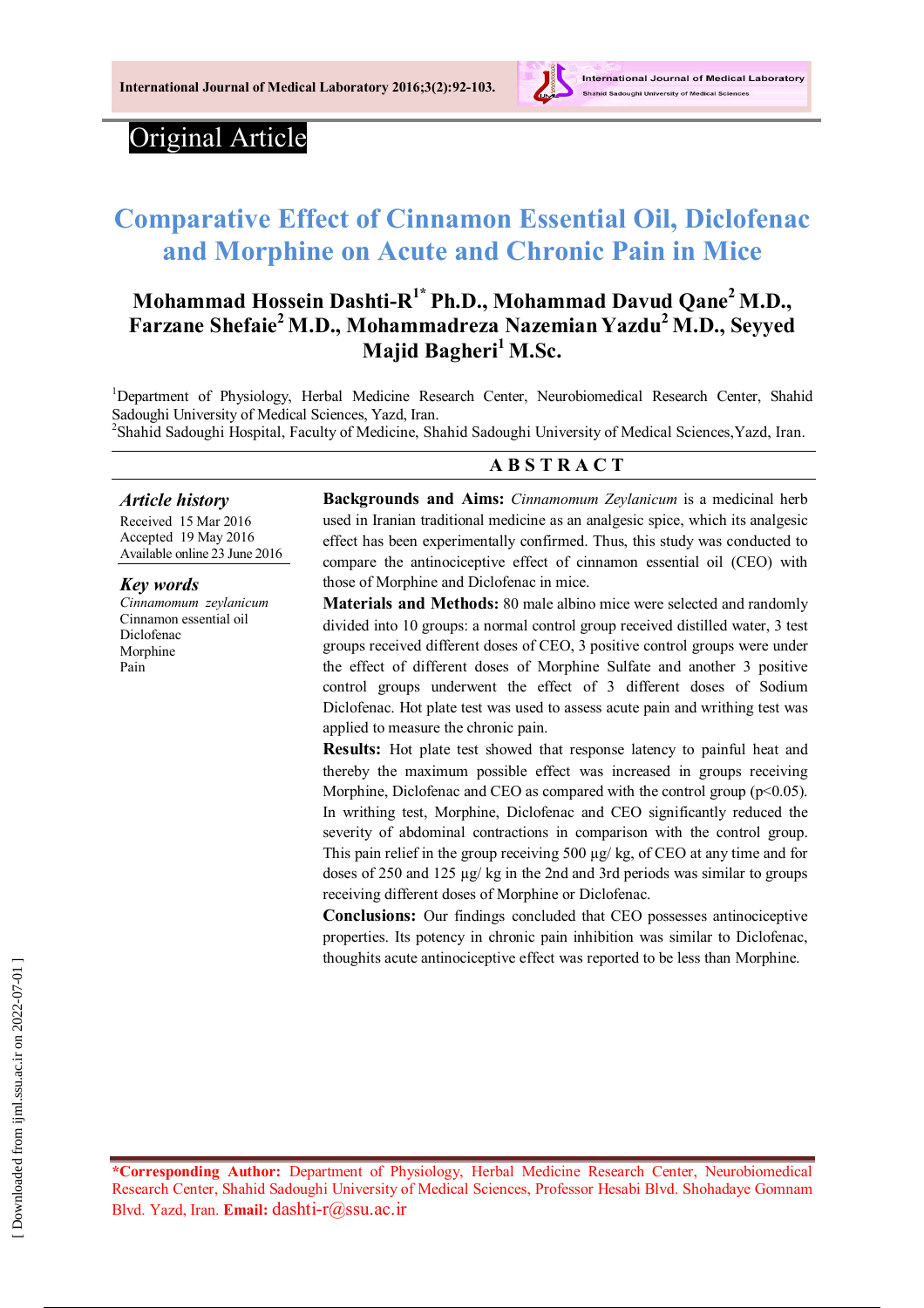## **Introduction**

Humans have always faced with a variety of pains seeking to relieve their pain. Pain is normally considered as a symptom of disease, serving as a warning mechanism, which informs consent from a tissue injury. As a matter of fact, pain is the most common symptom that causes patients to seek medical attention. Pain is caused by many types of stimuli which have nothing in common such as mechanical, high temperature, low PH materials and chemicals such as Bradykinin and hyperosmolality. Synthesis of chemical compounds with analgesic activity, entry into the market and their vast use for pain relief led to the prominence of their side effects. For example, opiate may induce nausea, respiratory failure and constipation and in long-term use, it can also lead to addiction [1]. Nonsteroidal anti-inflammatory drugs also cause gastrointestinal disorders, kidney damage, hemorrhagic lesions of the colon, increased risk of myocardial infarction and increased heart attack [2]. These problems led scientists to look for drugs that are cheap, and widely available with little side effects. In this context, medicinal plants are considered as the major alternatives. Herbal medications and spices contain numerous beneficial compounds, whereas synthetic drugs hold only one or two useful pharmaceutical compositions. Medicinal plants due to a combination of other compounds with their specific pharmacological active component exert far fewer side effects than synthetic drugs [3]. Cinnamon is introduced as one of these herbs used in Iranian traditional

medicine as an analgesic spice [4]. It is the dried bark of *Cinnamomum Zeylanicum* stem from Lauraceae family which is native to Sri Lanka [5]. Indeed, it consists of more than 50 different compounds, of which 65-80% belongs to Cinamaldehyde. Other components entail Eugenol, Cinnamic acid, Trans-Cinnamaldehydes, Tannins, Coumarin, Resins, as well as such compounds as Hydroxyphenyl Propen, Hydroxycinamaldehyde, and terpene (Limonene, Safrole and Estragole) [6]. The sweet taste of cinnamon can be related to Mannitol [7]. Its use dates back to 2700 years before Christ which has been used to improve joint pain, respiratory failure, gastrointestinal diseases and severe anger [8] and is one of the scriptures ointment components [9]. In Islamic traditional medicine, it has been used as a diuretic, carminative, anti flatulent, appetizer, stomach tonic, ear pain relief, anti-edema, antitussive antipyretic, anti-hemorrhoids and antiseptic agent [4, 10, 11]. P.Subash Babu et al. in a dissertation research found a very effective associate of cinnamon to lower liver enzyme levels and blood glucose in type II diabetes mellitus 12]. In addition, strong antioxidant and anticancer effects of Cinnamon can be stated [13, 14]. Cinnamon improves fertility [15] and produces antimicrobial effects against a variety of bacteria, fungi, viruses and larvae [16]. It also suppresses tumor growth [17], and reduces pain as well as inflammation caused by traumatic injuries and burns [18]. Addition of cinnamon to O1 -RE gel makes it more effective against mild tonic pain such as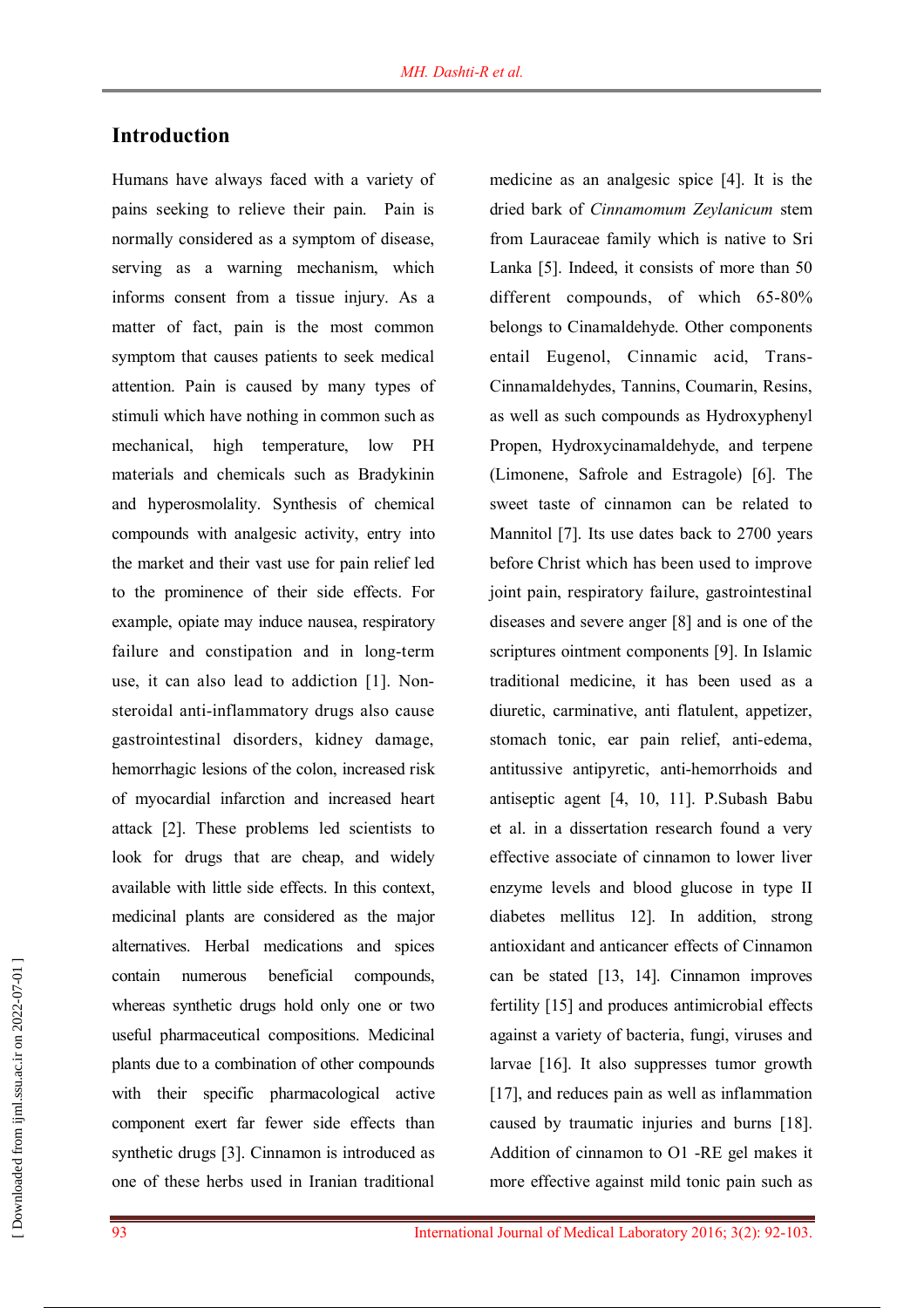osteoarthritis and rheumatoid [19]. Cinnamon extract inhibits tumor necrosis factor and prostaglandin E production that thereby, can lead to anti-inflammatory effects [20]. Cinnamaldehyde, Eugenol and terpene compounds in cinnamon are calming and anti-inflammatory [21, 22, 23]. The Eugenol and terpene compounds in cinnamon involve the characteristic compounds in inhibiting the metabolism of arachidonic acid and cyclooxygenase activity, resulting in the inhibition of inflammation [24, 25]. Cinnamon and its compounds can inhibit the synthesis and release of neurotransmitters in central nervous system [26]. Analgesic effect of Cinnamon has been confirmed in rats [27, 28] in a clinical trial study [29]. The present study was conducted to evaluate the efficacy of cinnamon essential oil (CEO), against acute and chronic pain in mice via comparing its antinociceptive effect with Morphine and Diclofenac.

# **Materials and Methods**

#### **Animals**

In this study, 80 male albino mice, weighed 25 to 30 grams, were selected from laboratory animal house of the Shahid Sadoughi University of Medical Sciences (Yazd, Iran) that were randomly divided into 10 groups as follows: A normal control group receiving distilled water (10 ml/kg), 3 test groups receiving different doses of CEO (125, 250 and 500  $\mu$ g/kg), 3 positive control groups under the effect of different doses of Morphine Sulfate (2, 4 and 8 mg/kg) and another 3 positive control groups under the effect of 3

different doses of Sodium Diclofenac (10, 20 and 30 mg/kg). All injections were intraperitoneal in volume of 10 mg/kg. At first, animals were assigned to hot plate test and after 2 weeks to writhing test, keeping their own groups. The study data were collected by a laboratory assistant who was blind to the animal grouping. In this study, animal handling was approved by the Institutional Ethical Committee and all efforts were made to minimize the animal's suffering in the experimental procedures.

#### **Cinnamon essential oil preparation**

To yield CEO, 100 g of *Cinnamomum Zeylanicum* dried bark which was purchased from a city's apothecary shop and confirmed by an expert in the Herbal Medicine Research Center, were gently grinded and poured into the container of a distillation apparatus containing adequate amount of distilled water. After the oil was obtained from the distillation, it was separated from the solution and held in a closed container in the fridge until the appropriate concentrations get prepared [30].

### **Experimental procedure**

#### **Hot plate test for acute pain assessment**

At first, before turning on the device, each mouse was placed in a hot plate apparatus three times at intervals of 5 minutes in order to get them familiarized with the device and reduce their stress. Then, with respect to testing, the mice were subjected to the hot plate apparatus which its temperature was set on  $54 \pm 0.1$ °C. The time interval between exposure of mice on the device until the animals' paw licking or shaking was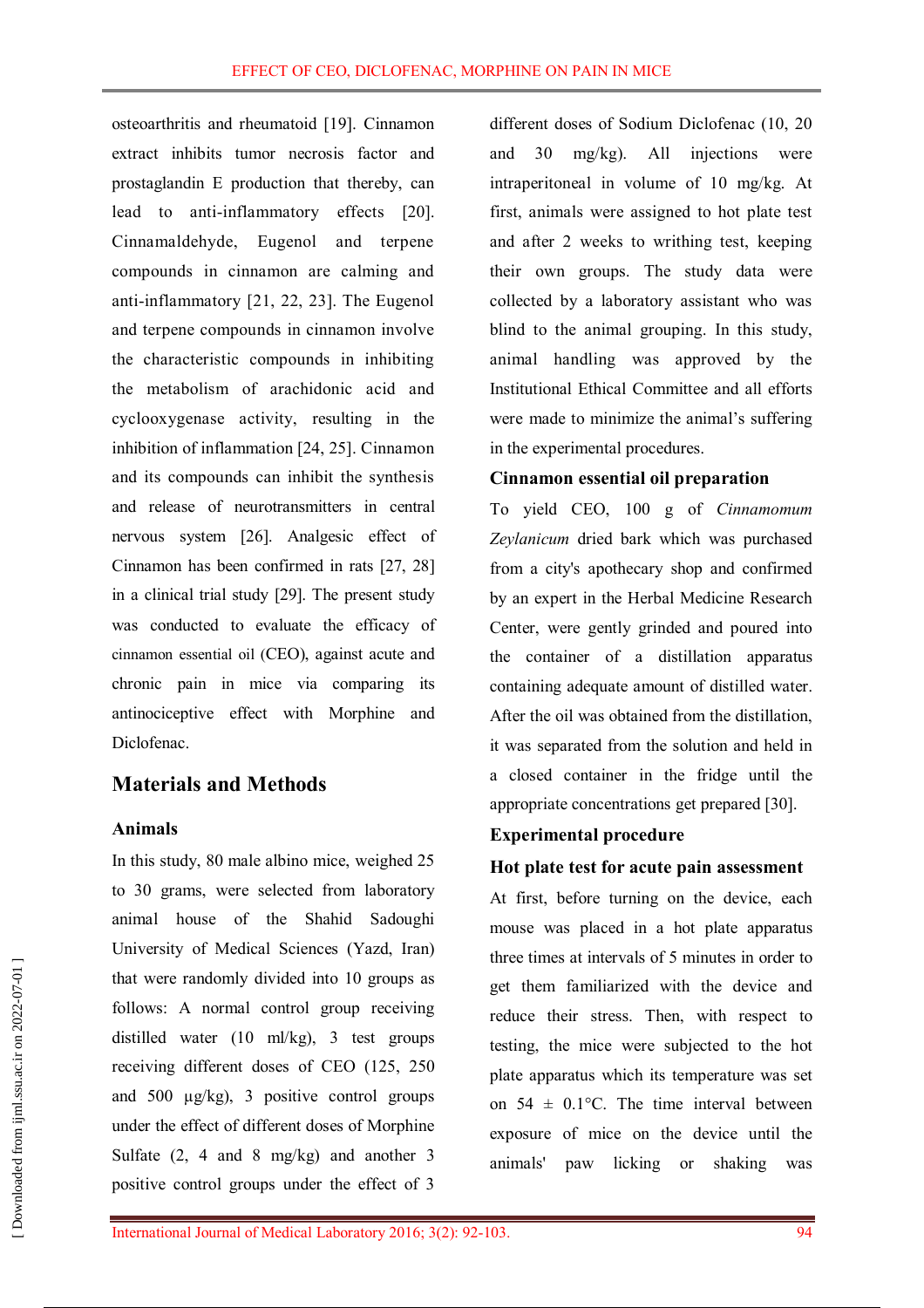considered as time to reach the threshold of pain by heat stimulus (response latency). In this test, the mice were placed on the device, once before and four times after intraperitoneal injection of vehicle or drugs at intervals of 15 minutes and then, the response latencies were recorded [31, 32]. In this test, a cut off time of 30 seconds was considered to avoid the tissue damage. Using the following equation, the percentage of maximum possible effect (%MPE) of every animal was calculated in each of the four time points after injection .

$$
MPE = \frac{Test\ latency(\text{sec}) - Baseline(\text{sec})}{Cut\ Off(\text{sec}) - Baseline(\text{sec})} \cdot 100
$$

MPE represents the maximum possible effect, baseline and test latency mean the response latency before and after the injections respectively and cut off time is the maximum time the mouse was allowed to spend on the device (30 seconds).

#### **Writhing test**

To assess chronic pain, animals were assigned to the same groups as in the hot plate test. Writing test was performed on each animal 30 minutes after injections. It included intraperitoneal injection of 10 ml/ kg acetic acid solution (0.7%) counting the number of wrights and duration of abdominal contractions as indices of pain over a period of 30 minutes [31, 32].

#### **Data analysis**

In the current study, distilled water and different doses of CEO, Morphine and Diclofenac were considered as independent variables and the number and duration of the animal's writhes, in Writhing test and pain response latency in the hot plate test were taken into account as dependent variables. Regarding the study objectives to compare the effect of CEO, Diclofenac and Morphine on acute and chronic pain in mice, the differences between the data obtained by different groups were statistically analyzed using the stat graph software applying two-way repeated measure ANOVA followed by Bonferroni post test (for data obtained by different groups at different time points in both hot plate and writhing tests), Kruskal-Wallis test (for response latencies of different groups in the hot plate test) and one -way ANOVA followed by Tukey's multiple comparison test (for %MPE demonstrated by different groups during 60 minute hot plate test). The significance level was set at  $p < 0.05$ .

## **Results**

#### **Hot Plate Test**

Average latency in response to the heat stimulus, by different groups of animals, before intervention (0 time point/ baseline), are shown in table 1. Although statistical comparison of these data using Kruskal-Wallis test revealed no significant difference between groups at zero time point  $(p>0.05,$  Table 1), in order to eliminate the effect of slight differences between the delay in the response of different animals at zero time, the percentage of maximum possible effect (%MPE) was calculated for each animal and these values in different groups were used

[ Downloaded from ijml.ssu.ac.ir on 2022-07-01 ] Downloaded from ijml.ssu.ac.ir on 2022-07-01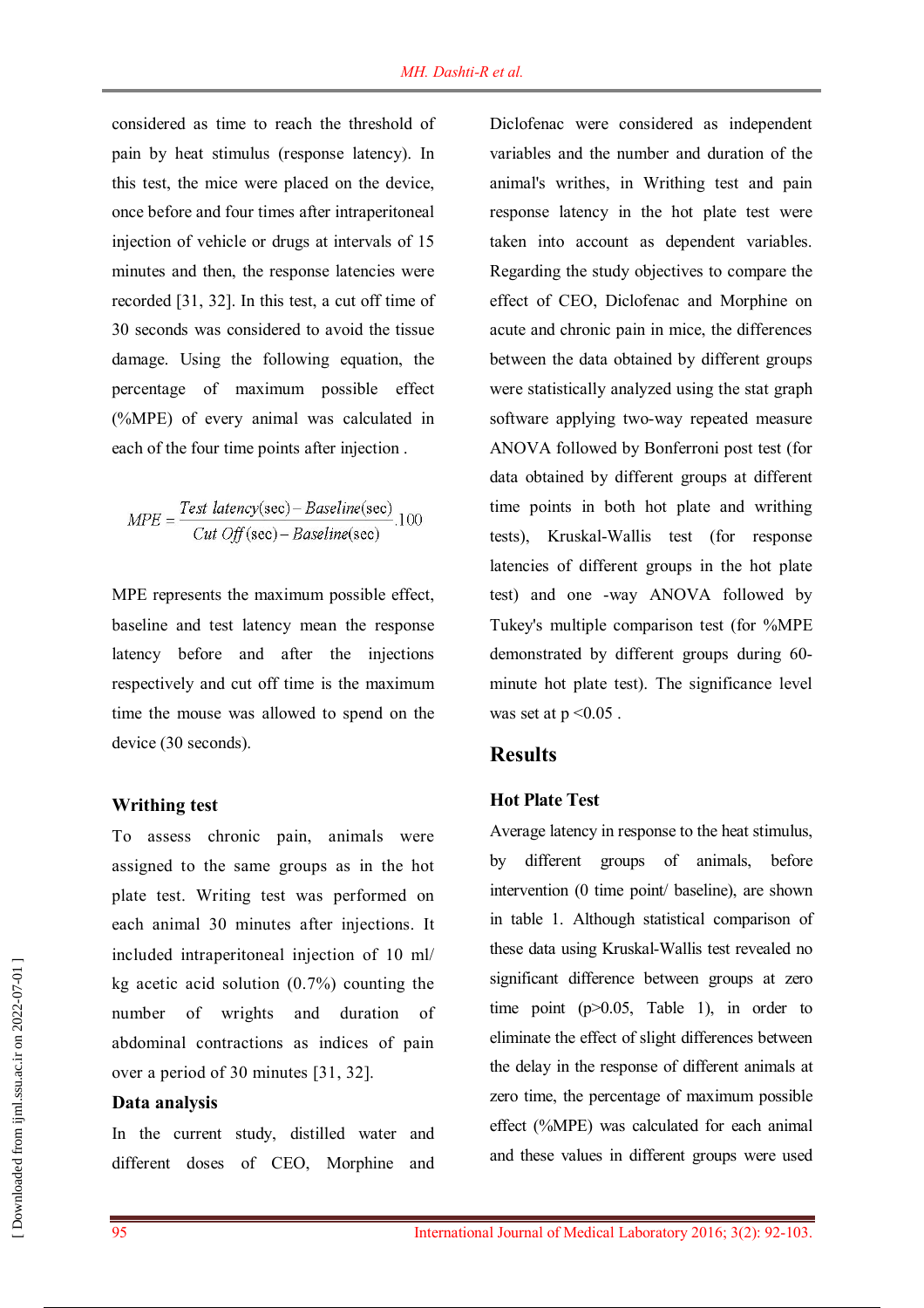for further statistical analysis at 4 time points of 15, 30, 45 and 60 minutes after the intervention,.

| <b>Statistics</b>                   | <b>Minimum</b> | <b>Maximum</b> | Mean | Std.  | P value |
|-------------------------------------|----------------|----------------|------|-------|---------|
| <b>Groups</b>                       |                |                |      | Error |         |
| <b>Distilled water</b><br>(Control) | 3.00           | 6.00           | 4.25 | 0.38  |         |
| Morphine sulfate 2 mg/kg            | 2.50           | 8.00           | 5.56 | 0.64  | >0.05   |
| Morphine sulfate 4 mg/kg            | 2.50           | 7.00           | 4.81 | 0.54  | >0.05   |
| Morphine sulfate 8 mg/kg            | 3.00           | 9.00           | 5.38 | 0.85  | >0.05   |
| Diclofenac 10 mg/kg                 | 4.00           | 8.00           | 5.03 | 0.48  | >0.05   |
| Diclofenac 20 mg/kg                 | 4.00           | 7.00           | 5.11 | 0.48  | >0.05   |
| Diclofenac 30 mg/kg                 | 3.00           | 7.80           | 4.91 | 0.66  | >0.05   |
| CEO 125 µg/kg                       | 4.00           | 8.00           | 5.60 | 0.41  | >0.05   |
| $CEO$ 250 $\mu$ g/kg                | 4.00           | 7.00           | 5.65 | 0.33  | >0.05   |
| CEO 500 µg/kg                       | 5.40           | 7.50           | 6.33 | 0.21  | >0.05   |

**Table 1.** Statistical measures of response latencies of different groups (in seconds) in the hot plate test before the intervention  $(n = 8)$ .

According to Kruskal-Wallis test, there was no significant diference between groups ( $p$  $>$ 0.05). CEO= cinnamon essential oil

Administration of Morphine sulfate induced a dose dependant antinociceptive effect which was prominent at 45 minute time point. %MPE in all Morphine treated groups at this time point demonstrated a significant difference as compared with the normal control group (p<0.05, Fig.1). In the case of Diclofenac treated groups, %MPE was significantly greater than the normal control group (17.12  $\pm 6.04$  vs.  $-5.5 \pm 3.09$ , p<0.05, Fig. 2) only in maximum dose (30 mg/kg) 15 minutes after the intervention,. Groups receiving doses of 500 and 250 µg/kg CEO revealed a significant difference compared with the normal control group ( $p<0.05$ , Fig. 3), at 15 minutes after the intervention. In an overall view, %MPE demonstrated by CEO (500 mg/kg) during 60 minute hot plate test was significantly (p<0.05) greater than normal control, though it was reported to be less than Morphine 4 and 8 mg/kg , and the same as Morphine 2 and Diclofenac 30 mg/kg ( $p > 0.05$ , Fig. 4).



**Fig. 1.** Percentage of maximum possible effect of Morphine treated groups as compared with normal control group in hot plate test (n=8). According to two-way repeated measure ANOVA followed by Bonferroni post test, \* a significant difference was represented ( $p \le 0.05$ ) as compared to normal control group. DW= Distilled water (Control), Mor=Morphine sulfate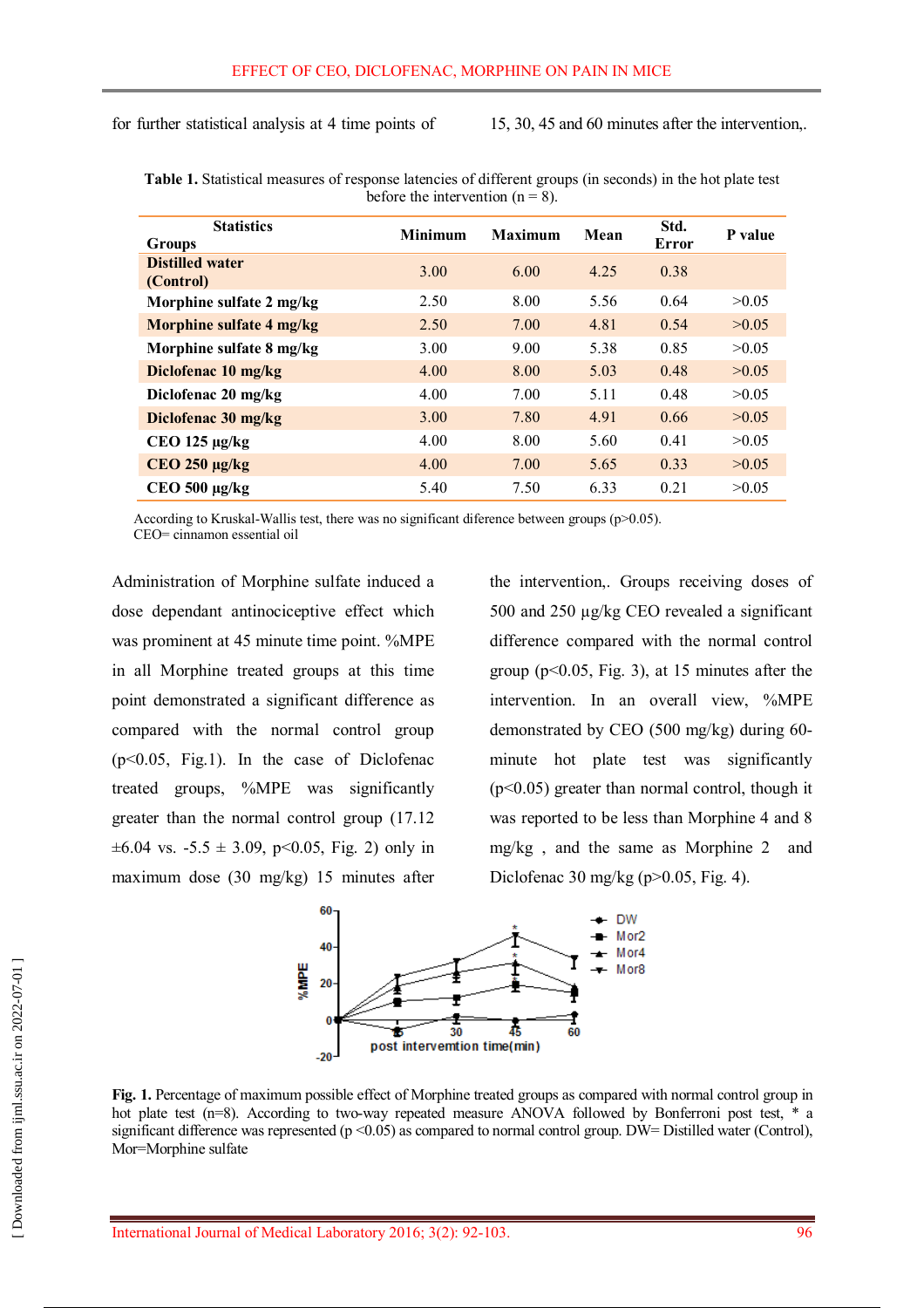

**Fig. 2.** Percentage of maximum possible effect of Diclofenac treated groups as compared with normal control group in hot plate test (n=8). According to two-way repeated measure ANOVA followed by Bonferroni post test, \* a significant difference was represented ( $p$  <0.05) as compared to the normal control group. DW= Distilled water (Control), Dic=Diclofenac



**Fig. 3.** Percentage of maximum possible effect of CEO treated groups as compared with normal control group in hot plate test (n=8). According to two-way repeated measure ANOVA followed by Bonferroni post test, \* amd \*\*\* represents a significant difference with p <0.05 and p <0.001 as compared to the vehicle control group. DW=Distilled water (Control), CEO= Cinnamon essential oil



**Fig 4.** Mean values of percentage of maximum possible effect demonstrated by different groups during 60-minute hot plate test (n=8). According to one-way ANOVA followed by Tukey's multiple comparison test, a significant difference was indicated ( $p \le 0.05$ ) as compared with the normal control group, b as compared with the normal control and CEO 125groups, c as compared with CEO 500 group and d as compared with the normal control, CEO 125, CEO 250 and CEO 500 groups. DW= Distilled water (Control), Mor=Morphine sulfate, Dic=Diclofenac, CEO= Cinnamon essential oil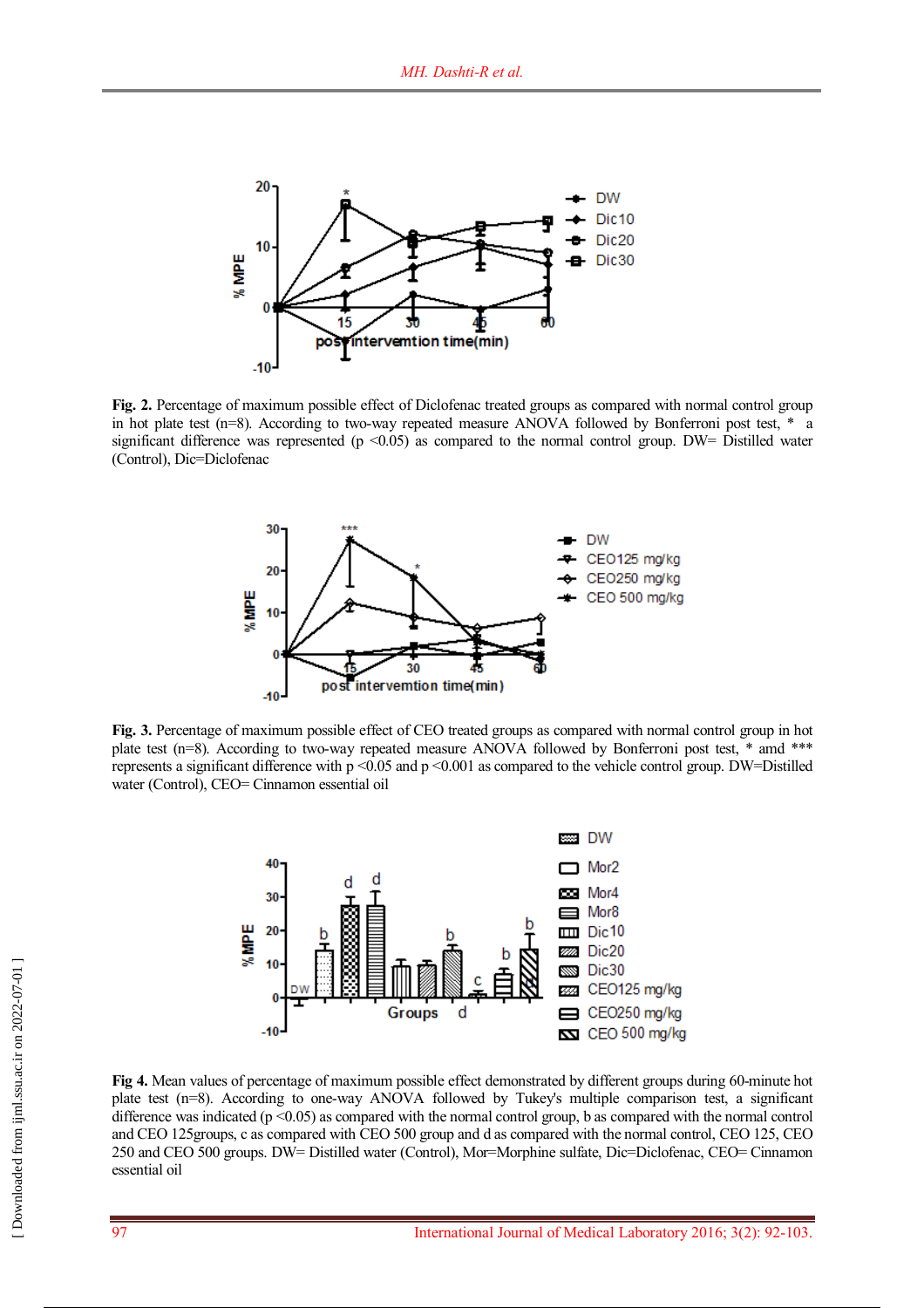#### **Writhing test**

The results related to the number and duration of abdominal contractions in writhing test for 3 subsequent 10-minute periods are shown in Tables 2 and 3, respectively. In this case, the maximum average time of feeling pain response (in seconds) during the 30-minute test belonged to the normal control group (395.

 $2 \pm 37.74$ ) and the minimum was related to the dose of 8 mg/kg Morphine (99.0  $\pm$ 0.52). At the same time, the mean of wrights maximum number was indicated by the dose of 10 mg/ kg Diclofenac  $(18.58 \pm 2.09)$  and its minimum value was related to the dose of 8 mg/kg Morphine  $(0.42 \pm 0.19).$ 

**Table 2.** Mean  $\pm$  SEM of writhing numbers for 3 periods of 10 minutes in writhing test (n = 8)

| <b>Time points</b>                      | Writhing number  |                        |                        |            |                        |            |                |            |           |
|-----------------------------------------|------------------|------------------------|------------------------|------------|------------------------|------------|----------------|------------|-----------|
|                                         |                  | 1 <sup>st</sup> 10 min | 2 <sup>nd</sup> 10 min |            | 3 <sup>rd</sup> 10 min |            | Overall 30 min |            | P vs.     |
| <b>Groups</b>                           | Mean             | <b>SEM</b>             | Mean                   | <b>SEM</b> | Mean                   | <b>SEM</b> | Mean           | <b>SEM</b> | <b>DW</b> |
| <b>Distilled water</b><br>(Control)     | 18.38            | 2.154                  | 20.63                  | 2.625      | 16.38                  | 0.999      | 18.46          | 1.154      |           |
| <b>Morphine</b><br>sulfate<br>$2$ mg/kg | 9.88             | 2.715                  | 16.88                  | 2.394      | 13.88                  | 1.597      | 13.54          | 1.395      | >0.05     |
| <b>Morphine</b><br>sulfate 4 mg/kg      | 3.5              | 1.871                  | 3.13                   | 2.083      | 1.38                   | 0.707      | 2.67           | 0.936      | < 0.001   |
| <b>Morphine</b><br>sulfate 8 mg/kg      | 0.38             | 0.375                  | 0.75                   | 0.4119     | 0.13                   | 0.125      | 0.42           | 0.189      | < 0.001   |
| <b>Diclofenac</b><br>$10 \text{ mg/kg}$ | 10.63            | 2.017                  | 23.63                  | 2.946      | 21.5                   | 4.036      | 18.58          | 2.087      | >0.05     |
| <b>Diclofenac</b><br>$20 \text{ mg/kg}$ | 8.88             | 3.204                  | 12.38                  | 2.383      | 11.38                  | 2.203      | 10.88          | 1.485      | < 0.001   |
| <b>Diclofenac</b><br>$30 \text{ mg/kg}$ | 4.88             | 2.133                  | 7.5                    | 2.625      | 9.38                   | 3.07       | 7.25           | 1.505      | < 0.001   |
| <b>CEO</b><br>$125 \mu g/kg$            | 2.75             | 0.7008                 | $\mathfrak{Z}$         | 0.6268     | 2.63                   | 0.73       | 2.79           | 0.381      | < 0.01    |
| <b>CEO</b><br>$250 \mu g/kg$            | 3.25             | 1.426                  | $\overline{4}$         | 0.8889     | 4.75                   | 0.826      | $\overline{4}$ | 0.602      | < 0.001   |
| <b>CEO</b><br>500 µg/kg                 | $\boldsymbol{0}$ | $\boldsymbol{0}$       | 2.25                   | 0.921      | 1.25                   | 0.369      | 1.17           | 0.382      | < 0.001   |

P values are given according to two-way repeated measure ANOVA followed by Bonferroni post test. CEO=Cinnamon essential oil

In this test, the mean duration of abdominal constrictions in all test groups, as well as the mean writhes number for positive control 1 (receiving doses of 4 and

8 mg/kg of Morphine) and positive control 2 (receiving doses of 20 and 30 mg/kg Diclofenac), were considerably less than the normal control group  $(p<0.05)$ .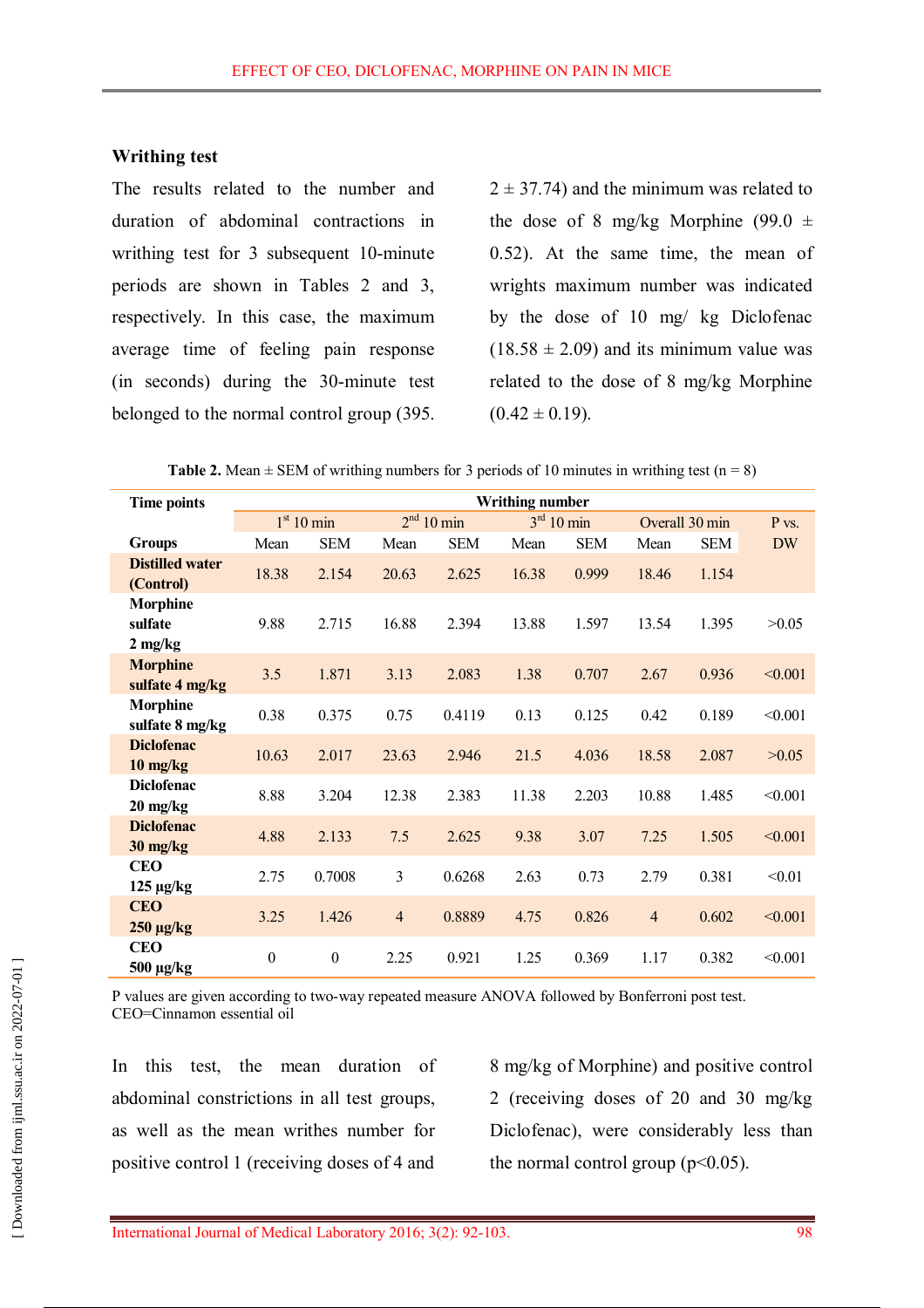| Time points (min)                       | <b>Writhing duration</b> |                  |       |                        |       |                        |        |                       |         |
|-----------------------------------------|--------------------------|------------------|-------|------------------------|-------|------------------------|--------|-----------------------|---------|
| <b>Groups</b>                           | 1 <sup>st</sup> 10 min   |                  |       | 2 <sup>nd</sup> 10 min |       | 3 <sup>rd</sup> 10 min |        | <b>Overall 30 min</b> |         |
|                                         | Mean                     | <b>SEM</b>       | Mean  | <b>SEM</b>             | Mean  | <b>SEM</b>             | Mean   | <b>SEM</b>            |         |
| <b>Distilled water</b><br>(Control)     | 167.9                    | 42.82            | 497.9 | 22.8                   | 519.9 | 23.96                  | 395.23 | 37.74                 |         |
| <b>Morphine sulfate 2</b><br>mg/kg      | 62.63                    | 29.65            | 140.4 | 35.31                  | 94.25 | 21.98                  | 99.09  | 17.58                 | < 0.001 |
| <b>Morphine sulfate 4</b><br>mg/kg      | 11.13                    | 6.802            | 11.38 | 9.159                  | 5.625 | 3.396                  | 9.38   | 3.832                 | < 0.001 |
| <b>Morphine sulfate 8</b><br>mg/kg      | 1.75                     | 1.75             | 0.875 | 0.4407                 | 0.125 | 0.125                  | 0.92   | 0.5926                | < 0.001 |
| <b>Diclofenac</b><br>$10 \text{ mg/kg}$ | 44                       | 28.36            | 209.5 | 48.44                  | 171.8 | 42.76                  | 141.77 | 25.6                  | < 0.001 |
| <b>Diclofenac</b><br>$20 \text{ mg/kg}$ | 45.25                    | 11.55            | 88.5  | 35                     | 79.25 | 31.07                  | 71     | 17.86                 | < 0.001 |
| <b>Diclofenac</b><br>30 mg/kg           | 17.63                    | 8.93             | 94.25 | 41.73                  | 79.5  | 32.89                  | 63.79  | 18.51                 | < 0.001 |
| <b>CEO</b><br>$125 \mu g/kg$            | 174.4                    | 37.32            | 307.1 | 56.58                  | 262.5 | 45.28                  | 248    | 32.15                 | < 0.01  |
| <b>CEO</b><br>250 µg/kg                 | 92.13                    | 35.07            | 200.9 | 62.89                  | 339.4 | 65.49                  | 210.81 | 34.34                 | < 0.001 |
| <b>CEO</b><br>500 μg/kg                 | $\boldsymbol{0}$         | $\boldsymbol{0}$ | 98.38 | 33.46                  | 231.3 | 73.19                  | 109.89 | 32.36                 | < 0.001 |

**Table 3.** Mean  $\pm$  SEM of writhing duration (in seconds) for 3 periods of 10 minutes in writhing test (n = 8)

P values are given according to two-way repeated measure ANOVA followed by Bonferroni post test. CEO=Cinnamon essential oil

Since the duration of abdominal cramps during each contraction is different every time, the total duration of contractions seems to be more appropriate measure in order to compare the intensities of abdominal pain responses in different groups. The duration of abdominal constrictions in the normal control group increased with time, and it reached its maximum at the third 10 minutes after the administration of acetic acid. All doses of Diclofenac reduced the severity of abdominal contractions as compared to the normal control group, except for the first 10 minutes after a dose of 10 mg/kg, which was

not proved to be significant. It is worth mentioning that in all other periods, the differences were held to be significant (p<0.05). The analgesic effect of all doses of Diclofenac was demonstrated to be more significant on the third 10 minutes.

All doses of Morphine in all 3 time courses significantly decreased the severity of abdominal contractions as compared to the control group, except for the first 10 minutes after a dose of 2 mg/kg. The analgesic effect of Morphine doses was more obvious in the 3rd 10 time point.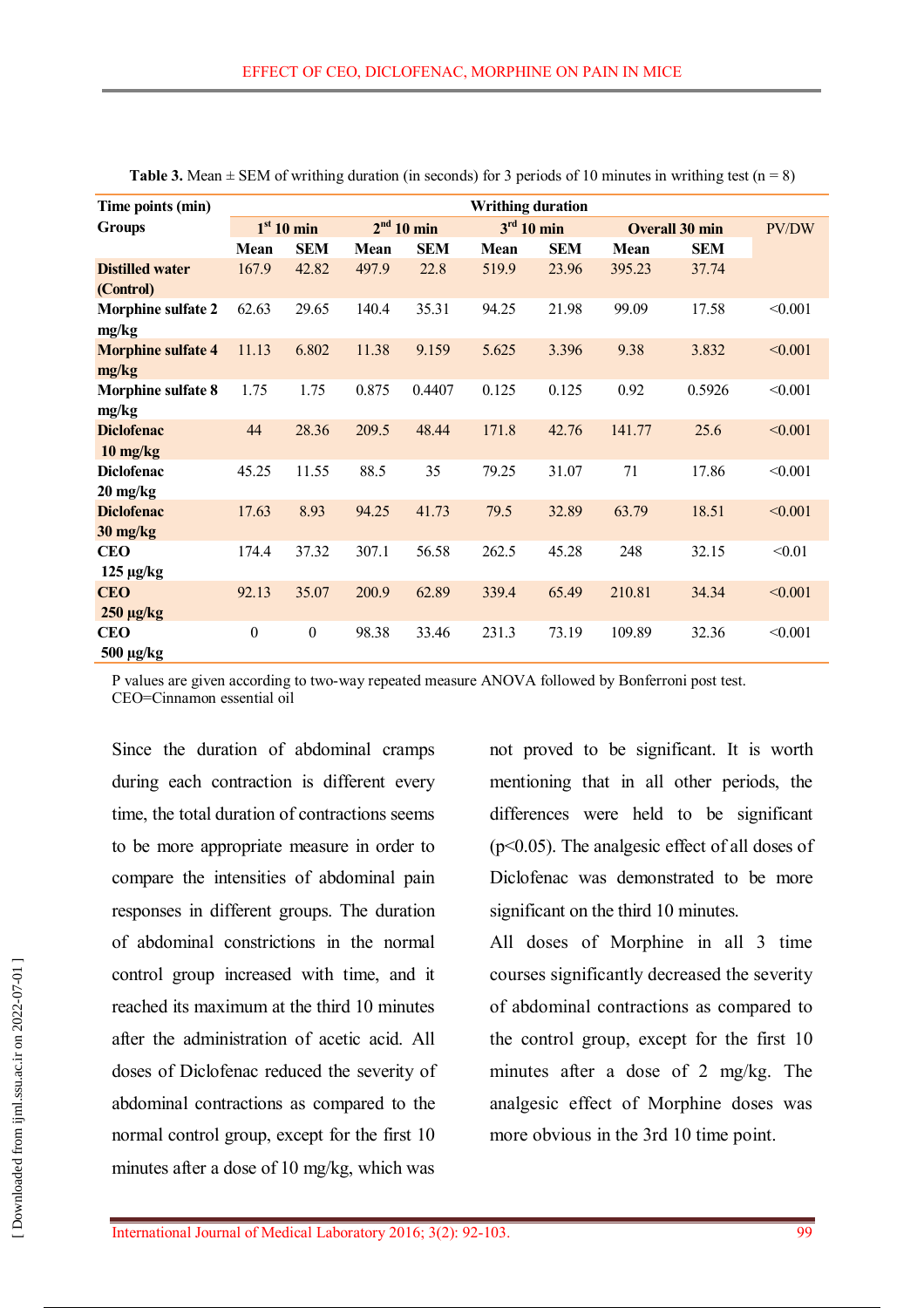In the groups receiving different doses of CEO, the intensity of abdominal cramps in the first 10 minutes was reported to be at the least level, which increased with time, though in all cases, the intensity of contractions was demonstrated to be less than the normal control group. This pain relief in the group receiving 500 µg/ kg, at any time and for doses of 250 and 125 µg/ kg, in the 2nd and 3rd periods was significant as compared to the normal control group, though no significant difference was observed between these groups and the groups receiving different doses of Morphine or Diclofenac.

# **Discussion**

Writhing and hot plate tests are commonly applied in order to relatively evaluate the effects of acute and chronic pain killers. High temperatures in the hot plate test induce an acute pain used to evaluate the analgesic effect of substances acting on the central nervous system, particularly through the opioidergic system, whereas the pain caused by intraperitoneal injection of acetic acid is a chronic pain, used to evaluate the central and peripheral effects of analgesics [31, 32]. According to the findings of the present study, CEO has demonstrated significant antinociceptive effects in both tests. This suggests that some of the compounds forming the oil affect both the acute and chronic pain.

As the literature reviews revealed, there was no publication regarding the antinociceptive effect of CEO, except for a clinical trial study, that was effective in reducing inflammation and pain caused by traumatic injuries and burns using cold compresses of cinnamon extract [33]. In another study in 2004, it was proposed that adding cinnamon to RG- O1 gel increases the efficacy of these gels on gentle tonic pain such as osteoarthritis and rheumatism [19]. As the findings of another study in 2005 demonstrated, cinnamon extract inhibited tumor necrosis factor alpha and cyclooxygenase 2, thereby inhibiting the production of prostaglandin E [20]. On the other hand, *Cinnamomum Zeylanicum* compounds such as Cinamaldehyde, Eugenol and terpene derivatives are said to be analgesic, sedative and antiinflammatory compounds [21, 22, 27, 28]. Cinnamaldehyde, as a major constituent of CEO, has been demonstrated to exert its effect through stimulating the sympathetic nervous system via activating the transient receptor potential A1 cation channel and thereby contributing to inhibition of pain transmission in the central nervous system [34].

Eugenol, as a second major constituent of CEO, can inhibit arachidonic acid metabolism leading to inhibition of histamine release and cyclooxygenase-2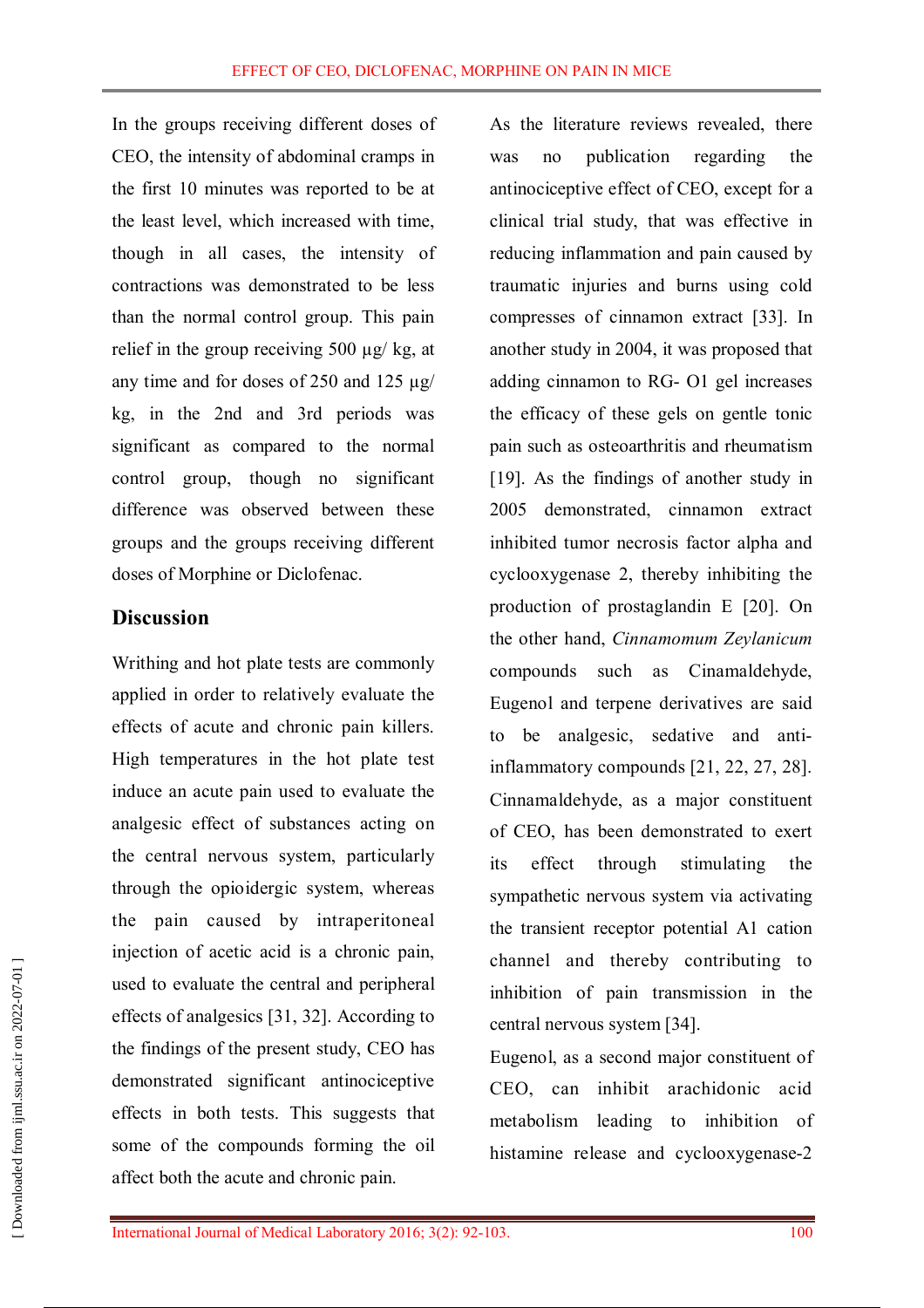expression. As a result, inflammation is inhibited [24, 35]. Furthermore, the active components of cinnamaldehyde and cinnamic acid are held to be cardio protective due to their ability to produce nitric oxide as well as the associated antiinflammatory property [34, 36]. The results of some previous studies suggest that *Cinnamomum Zeylanicum* and its compounds can affect the central nervous system and reduce pain transmission or sensation [34, 37, 38]. Compounds from cinnamon which activate nitric oxide synthase, and hence release of NO as a recognized mediator of pain seem to be involved in central inhibition of acute and chronic pain [39, 40, 41]. Eugenol also acts centrally for its analgesic effects via inhibiting the entry of calcium into the cells, thereby inhibiting the release of neurotransmitters from pain afferent fiber terminals which have been implicated in the transmission of pain messages from the dorsal horn of the spinal cord [42, 43]. Research on the monoterpene linalool, as a composition of Cinnamon, has revealed that the compound exhibits its analgesic effects via the opioid receptors [44].

Moreover, Linalool induces the inhibitory potential in neurons of the central nervous system via opening potassium channels [45].

## **Conclusion**

Overall, the findings of this study concluded that CEO possesses anti-inflammatory and antinociceptive properties resulting in a greater inhibition of inflammatory pain in a high dose, such as pain in the writhing test, which showed a similar potency to 30 mg/kg Diclofenac. The analgesic effect of CEO was less than Morphine sulfate. Although the chemical composition of CEO in the current study was not determined, according to references, major constituents of cinnamon such as Cinamaldehyde and Eugenol may be involved in CEO antinociceptive effect which needs to be further investigated.

#### **Conflict of interest**

The authors declare no conflicts of interest.

#### **Acknowledgements**

The authors would like to express their gratitude to the research deputy of Shahid Sadoughi University of Medical Sciences Yazd, Iran for funding this project.

## **References**

[1]. Pettit AS, DesRoches R, Bennett SAL. The opiate analgesic buprenorphine decreases proliferation of adult hippocampal neuroblasts

and increases survival of their progeny. Neuroscience 2012; 200: 211-222.

[2]. Schöpf E, Rzany B. Non-Steroidal Anti-Inflammatory Drugs. Adverse Reactions to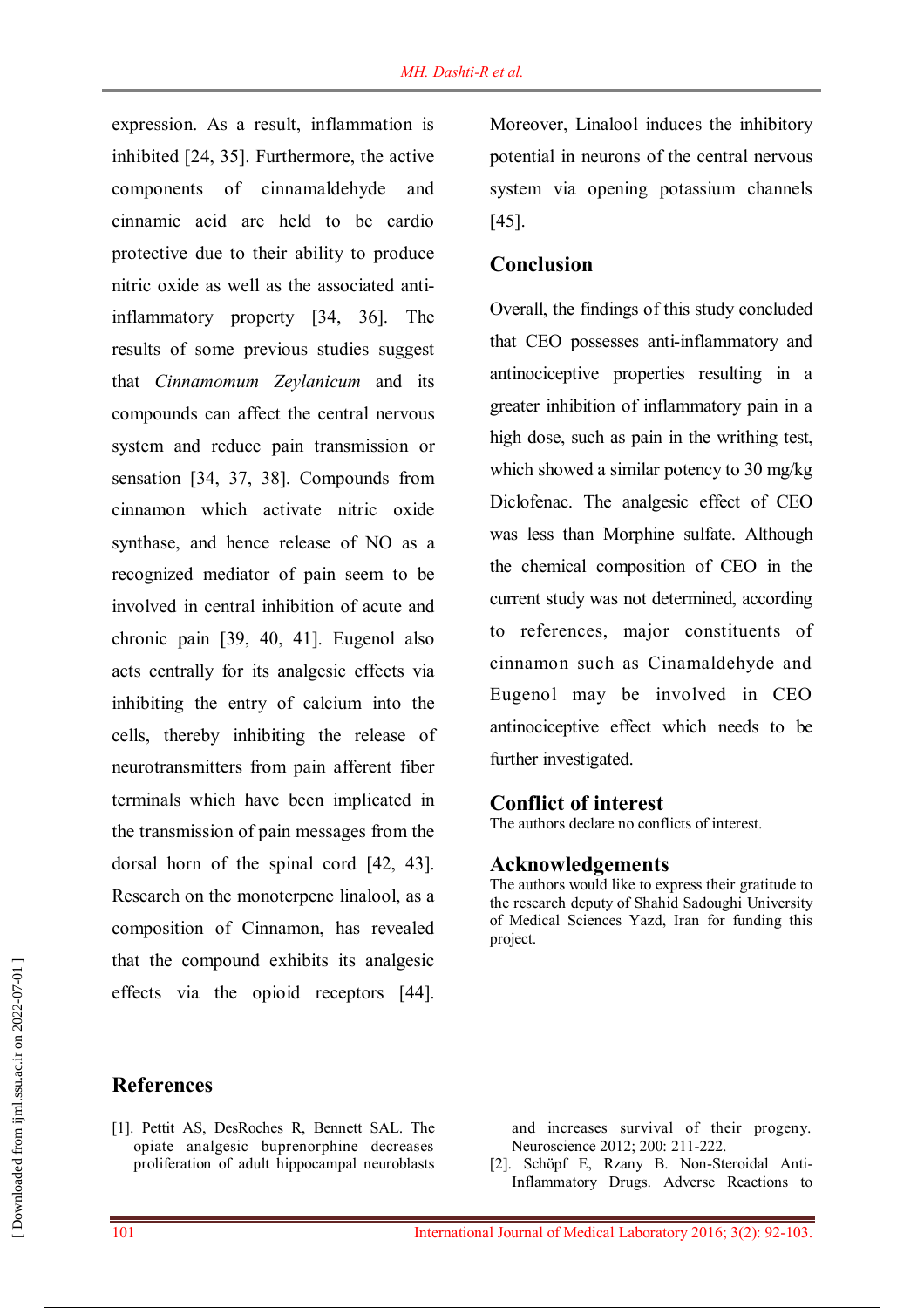Non-Steroidal Anti-Inflammatory Drugs: Clinical Pharmacoepidemiology 2013: 83.

- [3]. Lee JW, Lee WB, Kim W, Min BI, Lee H, Cho SH. Traditional herbal medicine for cancer pain: A systematic review and meta-analysis. Complementary therapies in medicine 2015; 23(2): 265-74.
- [4]. Avicenna H. Al-Qanun-Fi-Teb. Al-AmaLelmatbuaat Publications, Beirut, 2005.
- [5]. Kunkel, Günther. Flowering trees in subtropical gardens. Springer Science & Business Media, 2012.
- [6]. Boniface Y, Philippe S, de Lima HR, Pierre NJ, Alain AG, Fatiou T, et al. Chemical composition and Antimicrobial activities of Cinnamomum zeylanicum Blume dry Leaves essential oil against Food-borne Pathogens and Adulterated Microorganisms. Research journal of biological science 2012; 1: 18-25.
- [7]. Mishra K, Shukla K, Pal P, Mahajan SC. Comparative Standardization of a Polyherbal Ayurvedic Formulation: Talisadi Churna. Research Journal of Pharmacognosy and Phytochemistry 2015; *7*(1): 34-37.
- [8]. Aynechi Y. Materia Medica and herbs. Tehran University Press, 2007. (Persian)
- [9]. Wang HM, Yang WL, Wang CA, Tsai YS, Chen CY. Historical and Modern Uses for the Ingredients of the Holy Anointing Compound. Thesis on Researchgate, 2008.
- [10]. Khalili M, Amir Sadeghi Tehran N. TEB-Al-SADEQ. Fifth Edition, Tehran, Atai press, 1970.
- [11]. Zargari A. Medicinal plants, Volume 3, Tehran University publications, 1997.
- [12]. Babu ps, Prabuseenivasan S, Ignacimuthu S. Cinnamaldehyde-A potential antidiabetic agent. Phytomedicine 2007; 14(1): 15-22.
- [13]. Ghosh T, Basu A, Adhikari D, Roy D, Pal AK. Antioxidant activity and structural features of Cinnamomum zeylanicum. Biotech. 2015; 5(6): 939-947.
- [14]. Unlu M, Ergene E, Unlu GV, Zeytinoglu HS, Vural N. Composition, antimicrobial activity and in vitro cytotoxicity of essential oil from Cinnamomum zeylanicum Blume (Lauraceae). Food Chem Toxicol. 2010; *48*(11): 3274-280.
- [15]. Rezaei R, Karimi J, Abbasipour H, Askarianzadeh A. Sublethal effects of essential oil of Cinnamomum zeylanicum Blume on life expectancy (ex) and age-specific fertility (mx) of two-spotted spider mite, Tetranychus urticae Koch (Acari: Tetranychidae). Arch Phytopathol Pfl. 2014; 47(8): 900-905.
- [16]. Moritz CMF, Rall VLM, Saeki MJ, Júnior AF. Assessment of antimicrobial activity of cinnamon (Cinnamomum zeylanicum) essential oil combined with EDTA and polyethylene glycol in yogurt. Acta Scientiarum. Technology 2015; *37*(1): 99-104.
- [17]. Kwon HK, Jeon WK, Hwang JS, Lee CG, So JS, Park JA, et al. Cinnamon extract suppresses tumor progression by modulating angiogenesis and the effector function of CD8+ T cells. Cancer let. 2009; 278(2): 174-182.
- [18]. Sellar W. The directory of essential oils. Random House, 2005.
- [19]. Rastogi S, Shukla A, Kolhapure SA. Evaluation of clinical efficacy and safety of RG-01 (Rumalaya gel) in management of chronic subacute inflammatory joint disorders.
- Medicine Update 2004; 12(1): 31-37.<br>[20]. Liao BC, Hsiela CW, 1 Liao BC, Hsiela CW, Liu YC. Cinnamaldehyde inhibits the tomor necrosis factor-alpha-induced expression of cell adhesion molecules in endothelial cells by suppressing NF-KappaB activation:Effects upon 1kappaB and Nrf2. Toxicol Appl Pharm**.** 2008; 229(2): 161-171.
- [21]. Gunawardena D, Karunaweera N, Lee S, van Der Kooy F, Harman DG, Raju R, et al. Antiinflammatory activity of cinnamon (C. zeylanicum and C. cassia) extracts–identification of Ecinnamaldehyde and o-methoxy cinnamaldehyde as the most potent bioactive compounds. Food & function 2015; 6(3): 910-19.
- [22]. Huang X, Liu Y, Lu Y, Ma C. Antiinflammatory effects of eugenol on lipopolysaccharide-induced inflammatory reaction in acute lung injury via regulating inflammation and redox status. International immunopharmacology 2015; 26(1): 265-71.
- [23]. Lambert LK, Ross BP, Deseo MA, Garson MJ. Phytochemical study of Fagraea spp. Uncovers a new terpene alkaloid with antiinflammatory properties. Aust J Chem. 2011; 64(4): 489-94.
- [24]. Murakami Y, Kawata A, Seki Y, Koh T, Yuhara K, Maruyama T, et al. Comparative inhibitory effects of magnolol, honokiol, eugenol and bis-eugenol on cyclooxygenase-2 expression and nuclear factor-kappa B activation in RAW264. 7 macrophage-like cells stimulated with fimbriae of Porphyromonas gingivalis. In vivo*,* 2012; 26(6): 941-50.
- [25]. Lee SK, Hong CH, Huh SK, Kim SS, Oh OJ, Min HY, et al. Suppressive effect of natural sesquiterpenoids on inducible cyclooxygenase (COX-2) and nitric oxide synthase (iNOS) activity in mouse macrophage cells. Journal of environmental pathology, toxicology and oncology 2002; 21(2).
- [26]. Malik J, Munjal K, Deshmukh R. Attenuating effect of standardized lyophilized Cinnamomum zeylanicum bark extract against streptozotocininduced experimental dementia of Alzheimer's type. Journal of basic and clinical physiology and pharmacology 2015; 26(3): 275-85.
- [27]. Bahmani M, Shirzad H, Majlesi M, Shahinfard N, Rafieian-Kopaei M. A review